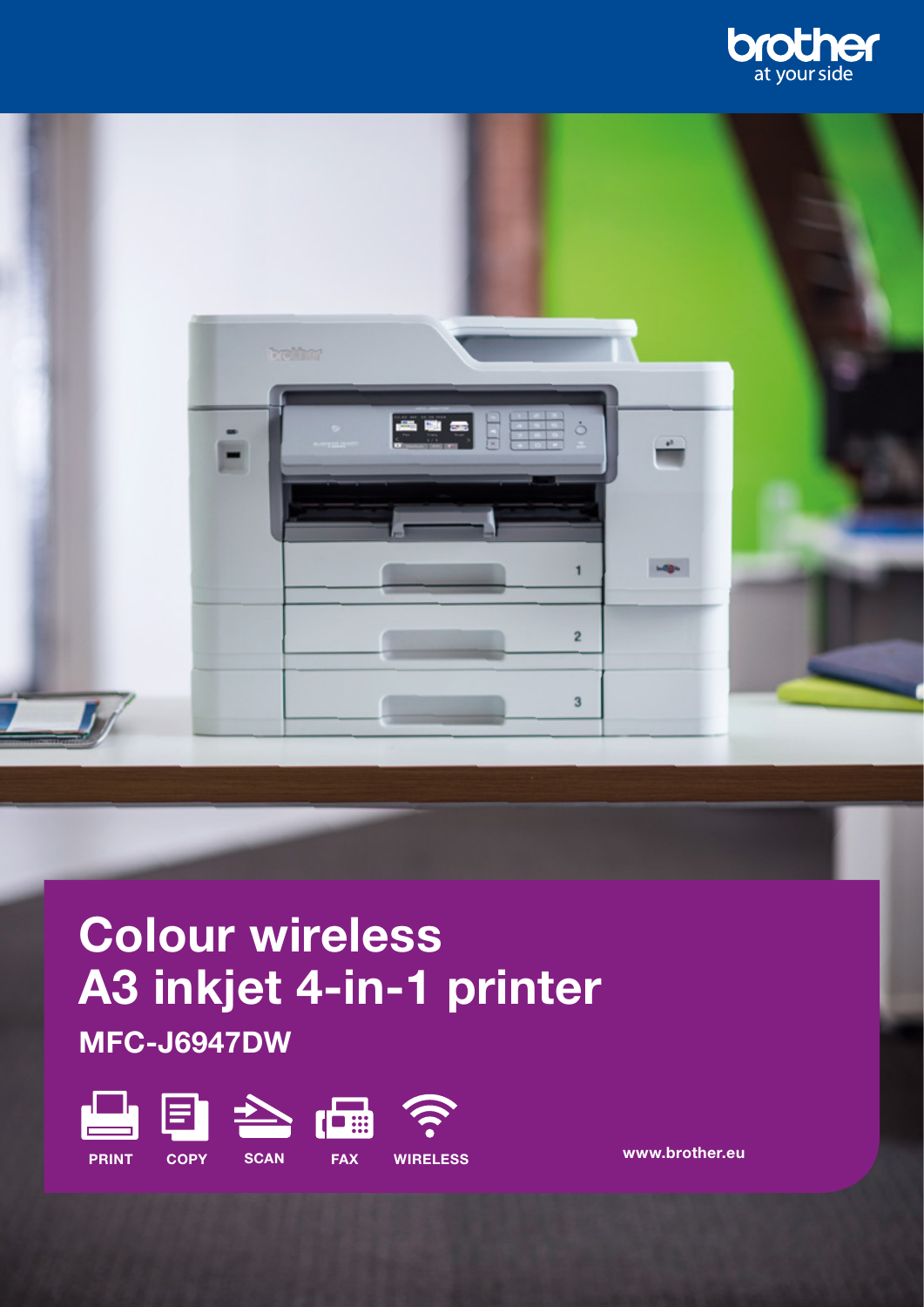# Colour wireless A3 inkjet 4-in-1 printer

The MFC-J6947DW has been reliably built with the busiest of offices in mind, supporting full A3 print, scan and copy, with fastest in class print speeds. Along with the large paper capacity and high yield inks giving up to 6,000 pages\*, you can feel supported in your day to day tasks by a device designed for business.





- Key Features: High-yield cartridges up to 6,000 pages<sup>1</sup>
	- Quick print speeds of up to 22 images per minute<sup>8</sup>
	- Fast first print out time of under 6 seconds<sup>9</sup>
	- 3 paper trays as standard holding 250 sheets each<sup>2</sup>
	- Automatic 2-sided printing
	- Wired and wireless connectivity
	- 50 sheet Auto Document Feeder (ADF)<sup>2</sup>
	- Quick & secure print using integrated Near-Field Communication (NFC)
	- Easy to use 9.3cm colour touchscreen

## Inkjet now means business

Get further support for your office with the MFC-J5945DW 4-in-1 inkjet A3 printer. Offering automatic 2-sided A3 print, scan and copy, this device is high performance, professional and offers business features with low total cost of ownership. For total office support - think business ink.

## Keep printing for longer

With a high paper capacity of 750 sheets as standard, you can spend your time focussing on your business rather than refilling the paper tray. The versatile 100 sheet multi-purpose tray allows you to use media up to 220gsm and supports quick and cost effective A3 and A4 colour printing.

## Business features from an inkjet printer

With a host of business features and functions, the MFC-J6947DW offers quick and secure printing directly from your mobile using Near-Field Communication. Set up fast scan options with the intuitive user interface allowing you to scan directly to your favourite office applications. The 9.3cm colour touchscreen features a page gauge function allowing you to keep track of your ink level usage.

## Keep an eye on costs

Printing doesn't have to be expensive, and with this device we have ensured you get good value with a low total cost of ownership (TCO) and unbeatable cost per page (CPP) by using the optional high-yield inks giving you up to 6,000 pages<sup>1</sup>. They also have low emissions and use less energy, meaning your machine supports you while you support the environment.

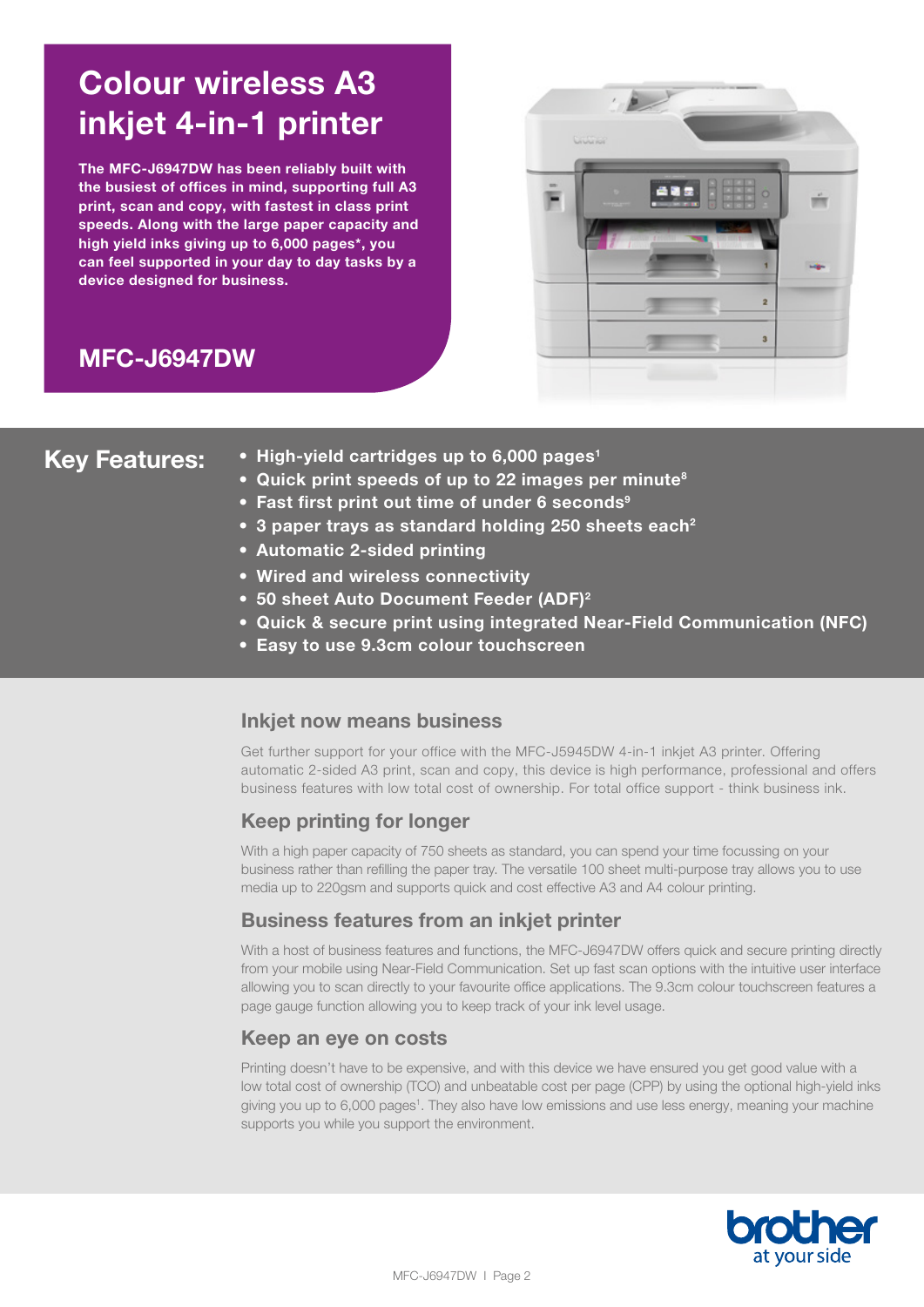General Technology Inkjet

> **Memory** 512MB

Local Interface Hi-Speed USB 2.0

Wired Network Built-in 10Base-T/100Base-TX

## Wireless Network

IEEE 802.11b/g/n (Infrastructure Mode/ Ad-hoc Mode), Vertical Pairing

## Wi-Fi Direct™

Print wirelessly without having to use a wireless access point (both automatic and manual methods supported)

### Mobile Print

Print from your mobile devices to your Brother printer

Control Panel 9.3cm Colour Touchscreen LCD

**Print Print Speed (A4)8** 22ipm mono & 20ipm colour

> Resolution Up to 4,800 x 1,200dpi

FPOT (First Print out Time)<sup>9</sup> 5.5 seconds Mono 6 seconds colour

Warm up Time 0 seconds

Quiet Mode Further reduce the noise of printing by restricting the print speed

Print Languages PCL6, BR-Script3 (PostScript®3TM Language Emulation), PDF Version 1.7, XPS Version 1.0

Embedded Fonts (PCL) 73 scalable fonts, 12 bitmap fonts

Embedded Fonts (Postscript) 66 scalable fonts

## Embedded Barcodes (PCL)

16 bar codes\* \*Code39 Interleaved 2 of 5 FIM (US-PostNet) Post Net (US-PostNet) EAN-8, EAN-13,UPC-A UPC-E, Codabar, ISBN (EAN) ISBN (UPC-E) Code128 (set A, set B, set C) EAN128 (set A, set B, set C) Code93, GS1Databar, MSI

## **Printer Functions** N-up Printing<sup>3</sup>

Reduce up to 2, 4, 9, 16 or 25 A4 pages into just one A4 page (Mac, up to 2, 4, 6, 9, or 16)

Booklet Printing4 Print documents in A5 booklet format using automatic or manual 2-sided print

Poster Printing4 Enlarge 1 A4 page into a poster using 4, 9, 16 or 25 A4 pages

## Watermark Printing4

Watermark your documents with predefined text or with your own user-defined messages

## Print Profiles<sup>3</sup>

Store your favourite driver settings as profiles to easily recall them

#### Print Text In Black4 Converts all text in your documents to black when printed

## Manual 2-Sided Print<sup>4</sup>

Manual 2-sided printing (recommended for media not supported by automatic 2-sided print)

## ID Printing4

Add identification to your printed documents (date & time, short custom message or PC username)

## Printer Driver<sup>5</sup> Windows<sup>®</sup>

Windows 7, 8, 8.1, 10, Server 2008 & 2008 R2, Server 2012 & 2012 R2

## Mac

macOS v10.11.6/10.12.x/10.13.x Linux CUPS, LPD/LPRng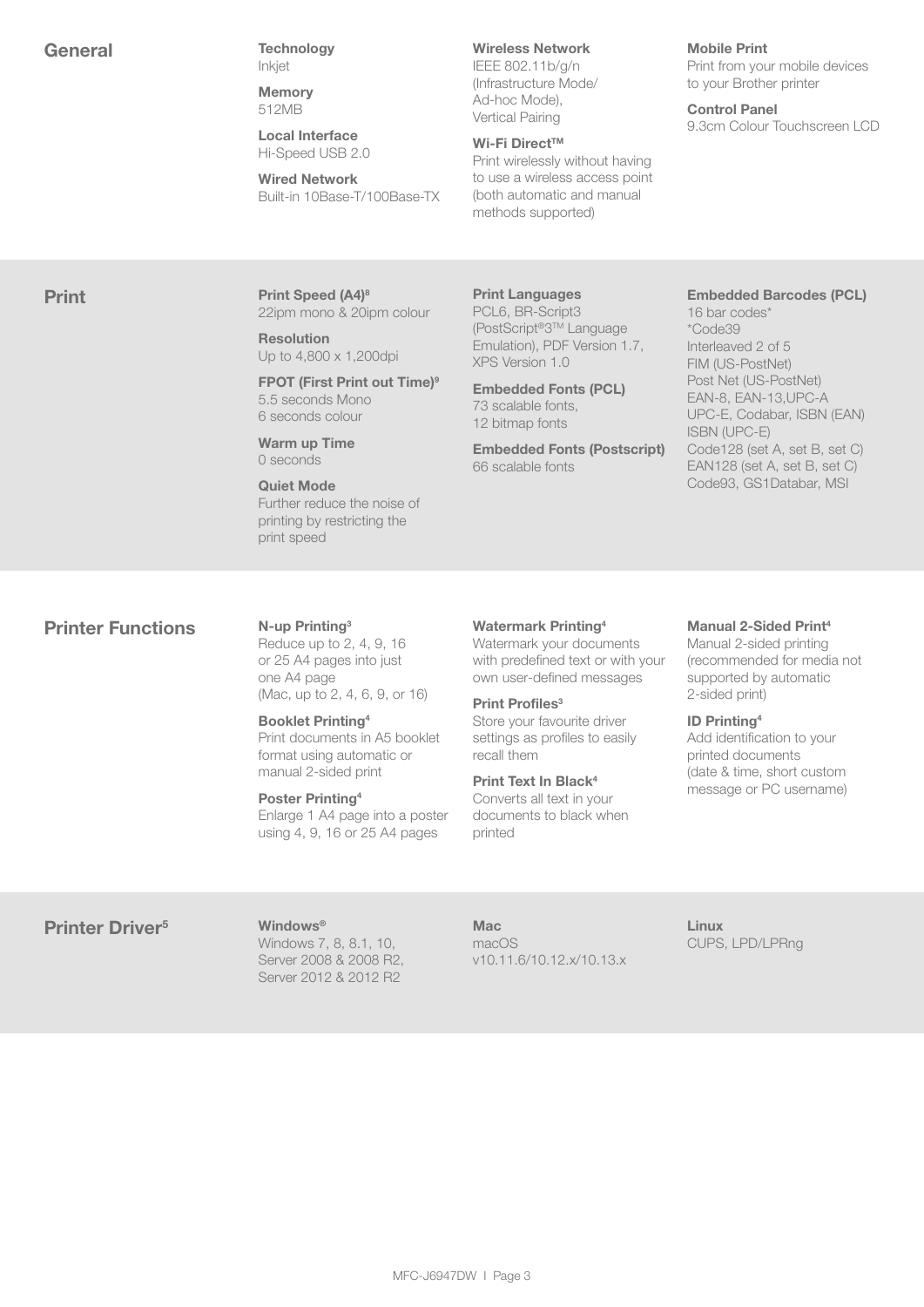## Paper Handling Paper Input<sup>2</sup>

Standard Tray - 250 Sheets Lower Trays - 250 Sheets Multi Purpose Tray - 100 Sheets Automatic Document Feeder (ADF) - 50 Sheets

Paper Output<sup>2</sup> 100 sheets

Media Type & Weights Standard Tray Plain, Inkjet, Glossy, Recycled 64-220g/m2

Envelope Printing Yes, from the Multi Purpose Tray

## Media Sizes Standard Tray

A4, LTR, EXE, A3, LGR, LGL, Folio, A5, A6, Photo (10x15cm), Indexcard (13x20cm), Photo-L (9x13cm), Photo-2L (13x18cm), Com-10, DL Envelope, Monarch, C5, Mexico Legal, India Legal

Media Type & Weights Lower Trays Plain, Recycled 64-120g/m2

Media Sizes Lower Trays A4, LTR, A3, LGR, LGL, Folio, Mexico Legal, India Legal

Media Type & Weights Multi Purpose Tray Plain, Inkjet, Glossy, Recycled 64-220g/m2

#### Media Sizes Multi Purpose Tray

A4, LTR, EXE, A3, LGR, LGL, Folio, A5, A6, Photo (10x15cm), Indexcard (13x20cm), Photo-L (9x13cm), Photo-2L (13x18cm), Com-10, DL Envelope, Monarch, C5, Mexico Legal, India Legale

Media Type & Weights ADF Plain & Recycled paper (64-90g/m2 )

Media Sizes ADF Width 105 to 297 mm, Length 148 to 431.8 mm

## Mobile and Web **Connectivity**

## Brother iPrint&Scan5 (Android) Print and scan, send faxes,

preview received faxes, preview copies and check machine status

Brother iPrint&Scan5 (iPad / iPhone / iPod) Print and scan, send faxes, preview received faxes, preview copies and check machine status

Brother iPrint&Scan5 (Windows Phone) Print and scan

Brother Print&Scan5 (Windows 8,10 & RT) Print and scan

Brother Print Service Plugin<sup>5</sup> Print from Android devices without a dedicated App

## Google Cloud Print 2.0

Print most common file types from any Google Cloud Print enabled application

## **AirPrint**

Print most common file types from any AirPrint enabled application

## Mopria

Print most common file types from Mopria supported Android devices

Near-Field **Communications** (NFC) / Card Reader Support

## Integrated NFC Reader

Supports both NFC cards (for secure authentication with pull-print solutions like Brother PrintSmart Pro) and Android NFC devices for mobile print and scan. Supported NFC standards include: MIFARE Standard/Plus/ Ultralight/Ultralight C/DESfire (ISO14443 Type A), my-d move (ISO14443 Type A), Tag-it (ISO15693)

## External NFC Card Reader Support

(Note 3rd party card readers require additional purchase. Other card readers supported if registered via the web interface) Support for external NFC readers via the rear USB port. Supported card readers include: RFIDeas pcProx Enroll

- RDR-6081AKU
- RDR-6281AKU
- RDR-6381AKU
- RDR-6E81AKU • RDR-6H81AKU
- RFIDeas AIR ID Enroll
- RDR-7081AKU
- RDR-7581AKU
- RDR-7F81AKU
- Elatec TWN3 Mifare, Mifare NFC1, Multi ISO Elatec TWN4 Mifare NFC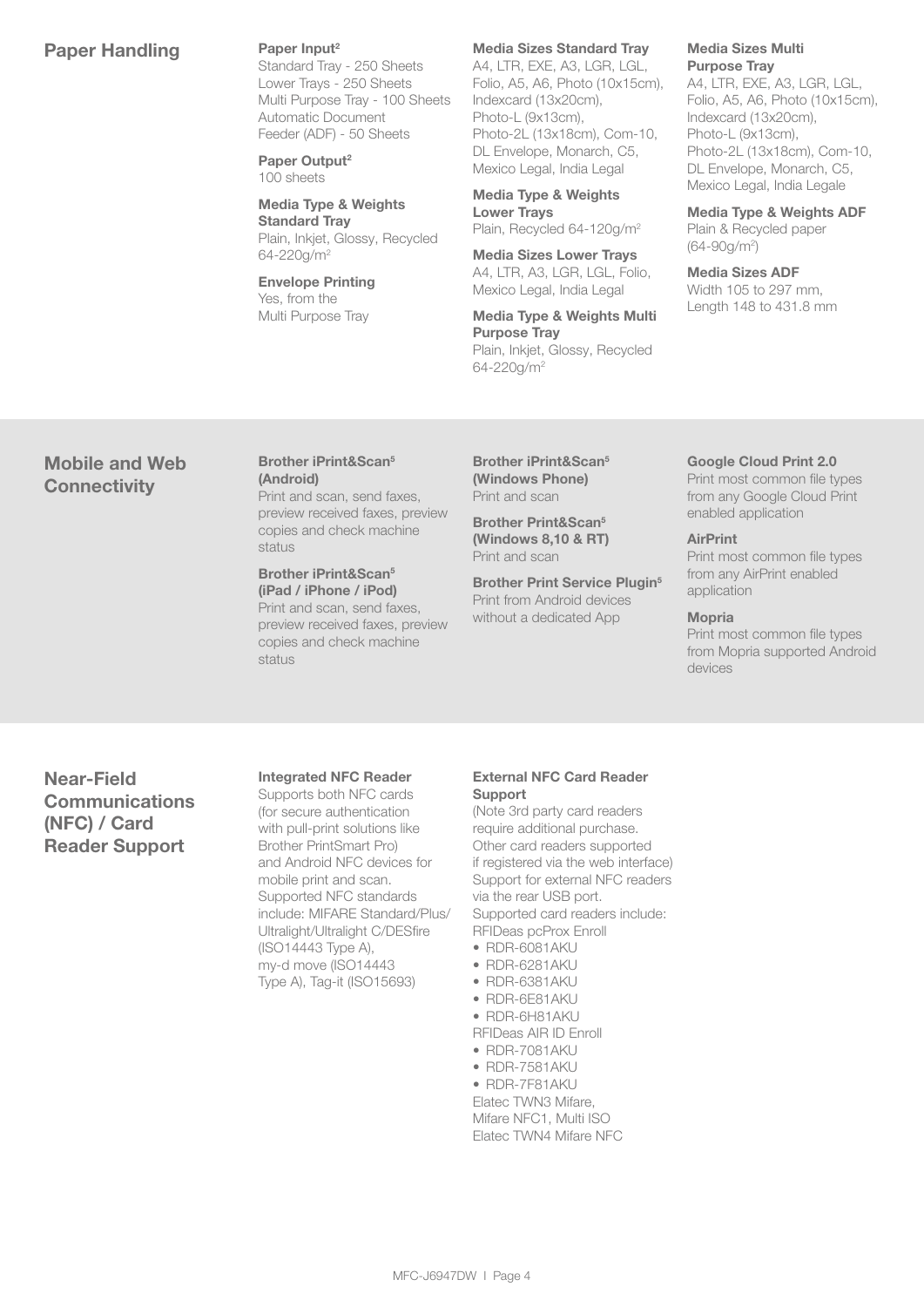Copy Speed (A4)<sup>10</sup> Up to 15 ipm Mono, 11ipm Colour

> FCOT (First Copy Out Time)10 6 seconds Mono and Colour from ready mode

Resolution Up to 600 x 600dpi

## Multi-Copying/Stack/Sort

Makes up to 999 copies of each page / Stacks or Sorts

## Enlargement/Reduction Ratio

Reduce or Increase document sizes from 25% to 400% in 1% increments

## N in 1 Copying

Allows the user to compress 2 or 4 pages on to a single A4 sheet

## 2 in 1 ID Copying

Allows the user to copy both sides of an ID card to a single A4 sheet

Scan Scanner Type CIS (Contact Image Sensor)

> Colour & Mono Scanning Yes

Scan Speed Mono/Colour A4 portrait: 18 ipm / 18 ipm A4 landscape: 11 ipm / 11 ipm A3: 8 ipm / 8 ipm (images per minute)<sup>11</sup>

Scan Resolution from ADF Up to 600 x 600dpi

Duplex Scan Speed Mono/Colour A4 portrait: 36ipm/36ipm A4 landscape: 22ipm/22ipm A3: 16ipm/16ipm (images per minute)<sup>11</sup>

Scan Resolution from Scanner Glass Up to 1,200 x 2,400dpi

Interpolated Scan Resolution Up to 19,200 x 19,200dpi

### Colour Depth

Colour Processing (Input) 48 bit Colour Processing (Output) 24 bit

Grey Scale Processing (Input) 16 bit Grey Scale Processing (Output) 8 bit

## Scanner Functions Scan to USB

Scan to connected USB storage (up to 256Gb)

Scan to File Scan to a file on your computer

Scan to OCR Scan directly into your word processing application for instant editing

Scan to Image Scan into your preferred image editing software

Scan to Email Scan and email documents

Scan to Email Server Scan and share a document via e-mail server

Scan to FTP / SFTP Scan a document directly to a FTP / SFTP server

Scan to Network Folder Scan a document directly to a network folder without requiring a computer

Scan to SharePoint Scan a document directly into **SharePoint** 

Scan to Web<sup>12</sup>

Scan a document directly to a cloud service

## Scan profiles<sup>3</sup>

Create up to 25 preset profiles for an easy way to store multiple scan settings

#### Other scan features:

Duplex Scan Scan to Microsoft Office<sup>12</sup> ADF Auto Deskew Auto Crop Multi-page Scan to Single PDF file Blank Page Skip Base Colour Removal ID Scan7 1 to 2 Scan7

## Scanner Drivers<sup>5</sup> Windows<sup>®</sup>

TWAIN, ISIS & WIA Windows<sup>®</sup> 10 Windows<sup>®</sup> 8 Windows<sup>®</sup> 7

Mac TWAIN & ICA macOS v10.11.6/10.12.x/10.13.x Linux SANE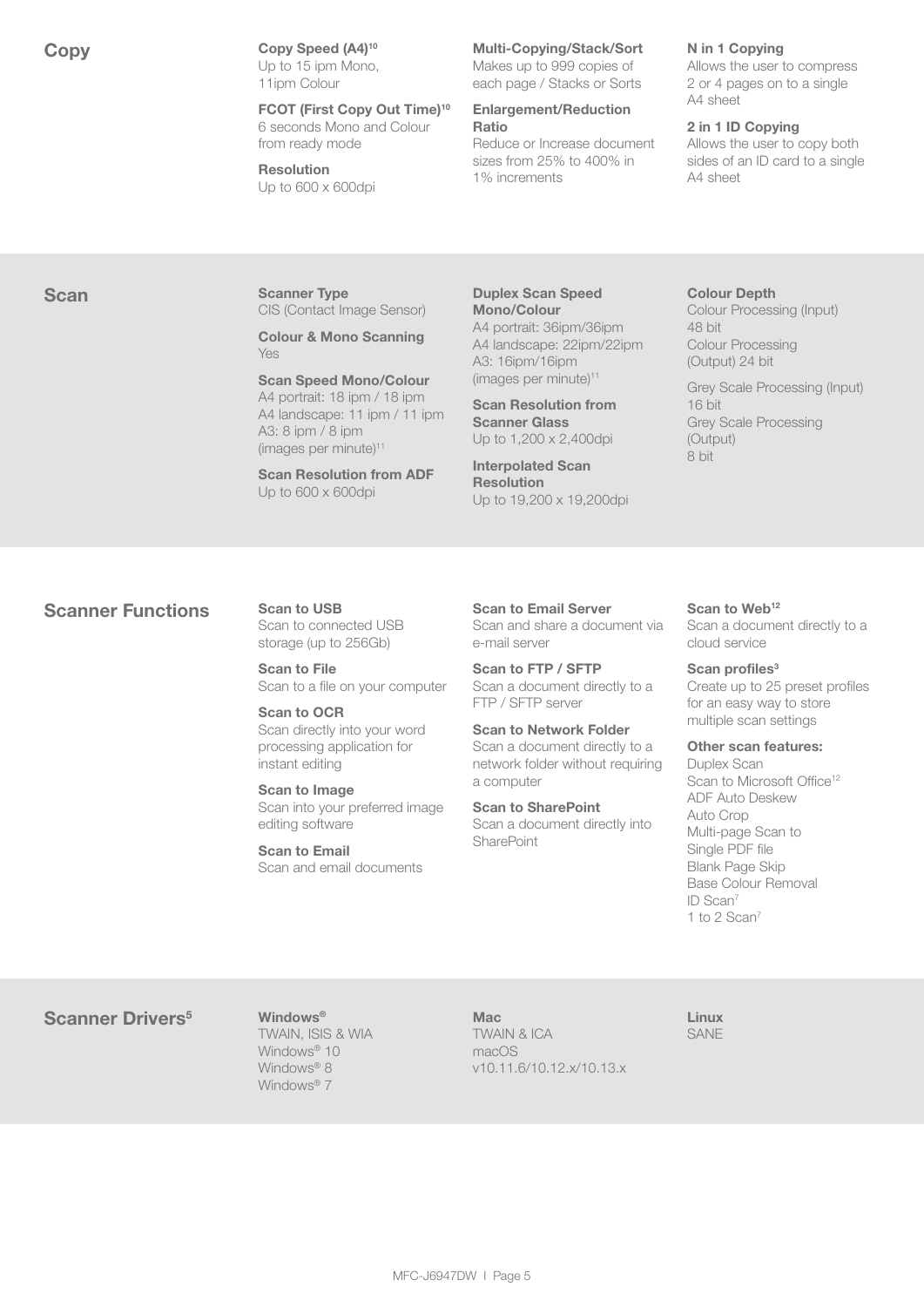Fax **Fax** Fax Modem 33,600bps (Super G3)

> PC Fax Send<sup>3</sup> and Receive<sup>4</sup> Send and Receive faxes directly from your PC

## Memory Transmission

Up to 180 pages (ITU-T Test Chart, Standard Resolution, JBIG)

## Out of Paper Reception

Up to 180 pages (ITU-T Test Chart, Standard Resolution, JBIG)

## Distinctive Ring Detection

(UK & Denmark only) An external service that allows two or more telephone numbers shared on a single fixed line to use different ring tones

## Error Correction Mode (ECM)

The MFC will detect line errors during fax transmission and resend the page(s) of the document that had an error (recipient machines must share this feature for it to work)

## Auto Reduction

When receiving a single page document longer than A4 (297mm) the fax machine will automatically format the message to fit onto a single A4 sheet

## **Broadcasting**

Send the same fax message up to 250 locations

### Colour Depth

Grey Scale 8 bit (256 shades) Colour 24 bit (16,777,216 colours)

## Developers Brother Solutions

Interface (BSI) Create powerful cloud and on-premise solutions directly, integrating the advanced print, scan and security capabilities of Brother devices. For more information visit: www.brother.eu/developers

## Fleet Management Tools

#### Unattended Installer4 Ability to centrally deploy and customise our drivers and software

### MSI Installer<sup>4</sup>

Modular installers that can be distributed through Active Directory<sup>®</sup>

## BRAdmin Light/Professional<sup>4&5</sup>

Device management software

## Embedded Web Server

Web-based embedded device management

### Driver Deployment Wizard<sup>4&5</sup> Create print drivers for easy deployment over the network

PrintSmart Cost Control Monitor and control printing costs for Brother and 3rd party devices.

For more information on PrintSmart Solutions visit: www.brother.eu

Software<sup>5</sup> Brother iPrint&Scan (Windows & Mac) Print, Scan and check machine status from Windows or macOS

Nuance PaperPort 14 SE Document management & sharing program

### Brother Control Centre 4 for Windows

Easy access to many functions such as Scan, Photo Print and PC-Fax directly from your computer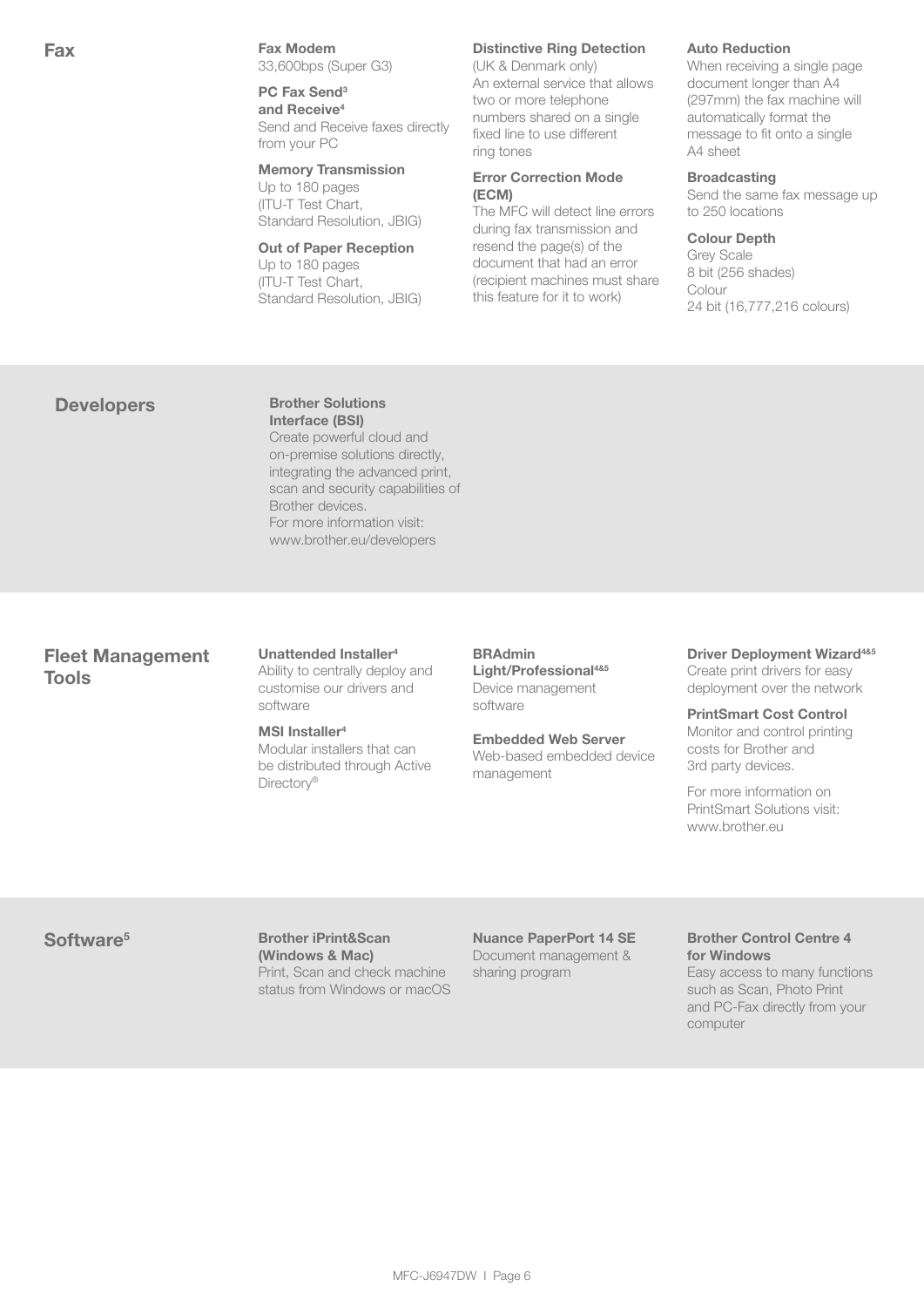## Security and Network Wired Network

10Base-T/100Base-TX

## Wired Network Security

APOP, SMTP-AUTH, SSL/TLS (IPPS, HTTPS,FTPS, SMTP, POP3, IMAP4), SNMP v3 802.1x (EAP-MD5, EAP-FAST, PEAP, EAP-TLS, EAP-TTLS), Kerberos, IPsec

## Wireless Network

IEEE 802.11b/g/n (Infrastructure Mode) IEEE 802.11g/n (Wi-Fi Direct)

## Wireless Network Security<sup>13</sup>

WEP 64/128 bit, WPA-PSK (TKIP/AES), WPA2-PSK (TKIP/AES) APOP, SMTP-AUTH, SSL/TLS (IPPS, HTTPS,FTPS, SMTP, POP3, IMAP4), SNMP v3, 802.1x (LEAP, EAP-FAST, PEAP, EAP-TLS, EAP-TTLS), Kerberos, IPsec

### Wi-Fi Direct™

Print wirelessly without having to use a wireless access point (both automatic and manual methods supported)

## Wireless Setup Support

Wi-Fi Protected Setup (WPS)

Wireless Applications Vertical Pairing

## IPv4

ARP, RARP, BOOTP, DHCP, APIPA(Auto IP), WINS/NetBIOS name resolution, DNS Resolver, mDNS, LLMNR responder, LPR/LPD, Custom Raw Port/Port9100, IPP, FTP/FTPs Client FTP Server, SNMPv1/v2c/v3, TFTP server, SMTP Client, ICMP, Web Services (Print/Scan), CIFS Client, SNTP Client, POP3, LDAP, IMAP4, HTTP Server

## IPv6

NDP, RA, mDNS, LLMNR Responder, DNS Resolver, LPR/LPD, Custom Raw Port/Port9100, IPP, FTP/FTPs Client FTP , SNMPv1/v2c/v3 , TFTP server, Web Services (Print/Scan), SMTP Client, POP3, CIFS Client, SNTP Client, LDAP, IMAP4, ICMPv6, HTTP Server

### IP Filter

Restrict which network users can access the device over the network (IPv4 only)

### E-mail Notifications

Automatically configure the device to send e-mail alerts when it requires attention, such as when the toner is low or needs replacing

## E-mail Reports

Receive usage reports on a regular basis via e-mail

### Secure Function Lock 3.0

Restrict access to individual or groups of users. Can be used with PC User Login Names for up to 100 users

## Secure Print

Protect print jobs with a 4 digit release code required at the device in order for them to be printed

## Supplies and **Accessories**

Ink Cartridges<sup>1</sup> High-yield cartridges LC3237BK - 3,000 pages LC3237C - 1,500 pages LC3237Y - 1,500 pages LC3237M - 1,500 pages

Super high-yield cartridges LC3239XLBK - 6,000 pages LC3239XLC - 5,000 pages LC3239XLY - 5,000 pages LC3239XLM - 5,000 pages

Note product is shipped with LC3237 cartridges